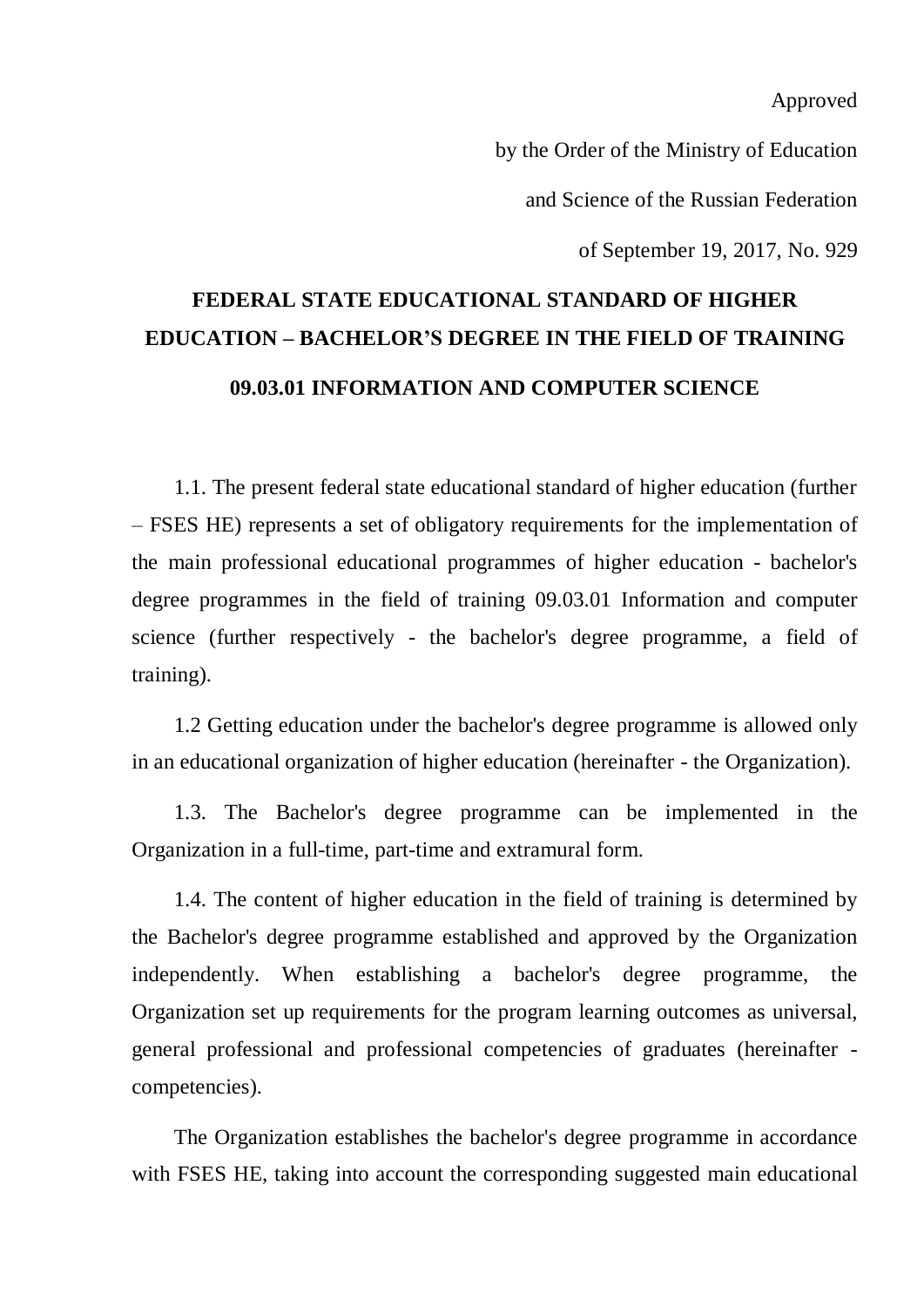programme included in the register of suggested main study programmes (hereinafter - SMSP).

1.5. When implementing the Bachelor's degree programme, the Organization has the right to use e-learning, distance learning technologies.

E-learning, distance learning technologies used in the education of the disabled and persons with disabilities (hereinafter - the disabled and persons with disabilities), should provide the possibility of receiving and passing information in accessible forms.

The implementation of a bachelor's degree programme using only e-Learning and distance learning technologies is not permitted.

1.6. The implementation of the bachelor's programme is carried out by the Organization both independently and through a network form.

1.7. The bachelor's degree programme is implemented in the state language of the Russian Federation unless otherwise stipulated by a local normative act of the Organization.

1.8. The period of obtaining education under the bachelor's degree programme (regardless of the applied educational technologies):

full-time education, including vacation, provided after passing the state final examination is 4 years;

in part-time and extramural forms of education the period of obtaining the education is prolonged by not less than 6 months and not more than 1 year as compared to the period of obtaining education in a full-time form;

in case the disabled and persons with disabilities study under individual educational plans, at their request the stueyperiod can be prolonged by no more than 1 year compared to the period of education established for the respective form of study.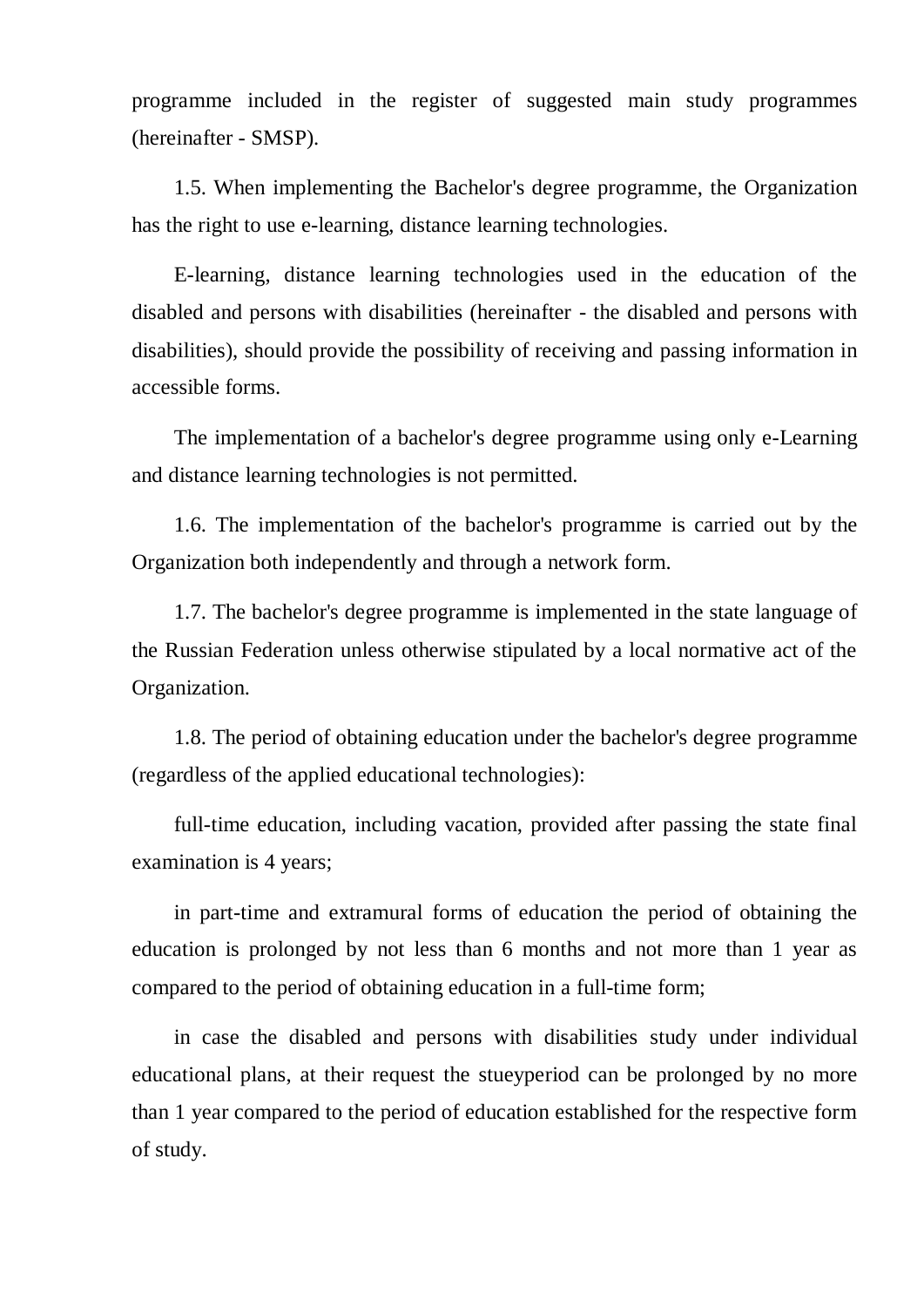1.9. The volume of the bachelor's degree programme is 240 credits/ credit points (hereinafter referred to as "CP") regardless of the form of education, applied educational technologies, implementation of the bachelor's degree programme using the network form, implementation of the bachelor's programme according to the individual education plan.

The volume of the bachelor's programme realized during one academic year makes up no more than 70 credit points, irrespective of the form of education, applied educational technologies, realization of the bachelor's programme with the use of the network form, implementation of the bachelor's programme under the individual study plan (except the accelerated education), and in case of accelerated education - no more than 80 credit points.

1.10. Within the period and volumes established by paragraphs 1.8 and 1.9 of FSES HE, the organization independently determines:

the period of acquiring education under the bachelor's degree programme in full-time or part-time education, as well as under the individual education plan, including accelerated learning;

the volume of the bachelor's degree programme implemented during one academic year.

1.11. Fields of professional activities and spheres of professional activities in which graduates who have mastered the bachelor's programme (hereinafter graduates) can carry out professional activities:

06 Signal -communication, information and communication technologies (in the sphere of design, development, implementation and operation of computer facilities and information systems, their life cycle management);

40 Cross-cutting professional activities in industry (in the sphere of organization and conduct of research and development work in the field of computer science and computer engineering).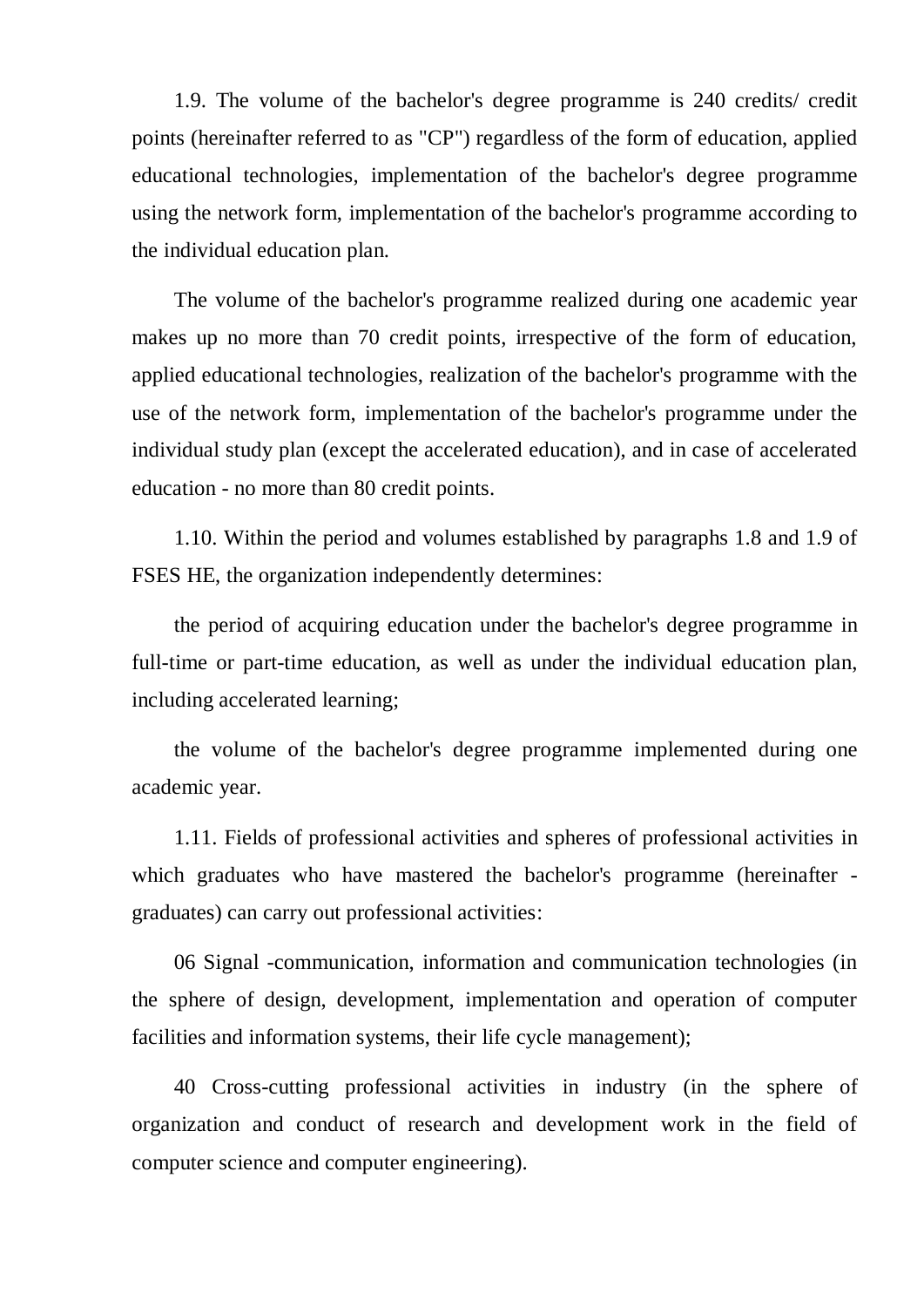Graduates can carry out professional activities in other professional areas and/or professional spheres provided that their level of education and acquired competences meet the employee's qualification requirements.

1.12. Within the framework of acquiring the Bachelor's degree programme, graduates can prepare for the professional activity tasks of the following types:

research;

industrial and technological;

organizational and managerial;

project,

1.13. When establishing the bachelor's degree programme, the Organization sets the focus (profile) of the bachelor's degree programme, which corresponds to the field of training in general or specifies the content of the bachelor's degree programme within the framework of the field of training by focusing on:

area(s) and sphere(s) of the graduates' professional activities;

the type(s) of tasks and objectives of the graduates' professional activities;

if necessary, the objects of the graduates' professional activities or field(s) of knowledge.

1.14. The bachelor's programme containing the data classified as the state secret is established and realized with observance of the requirements provided by the legislation of the Russian Federation and other normative legal acts in the field of protection of the state secret.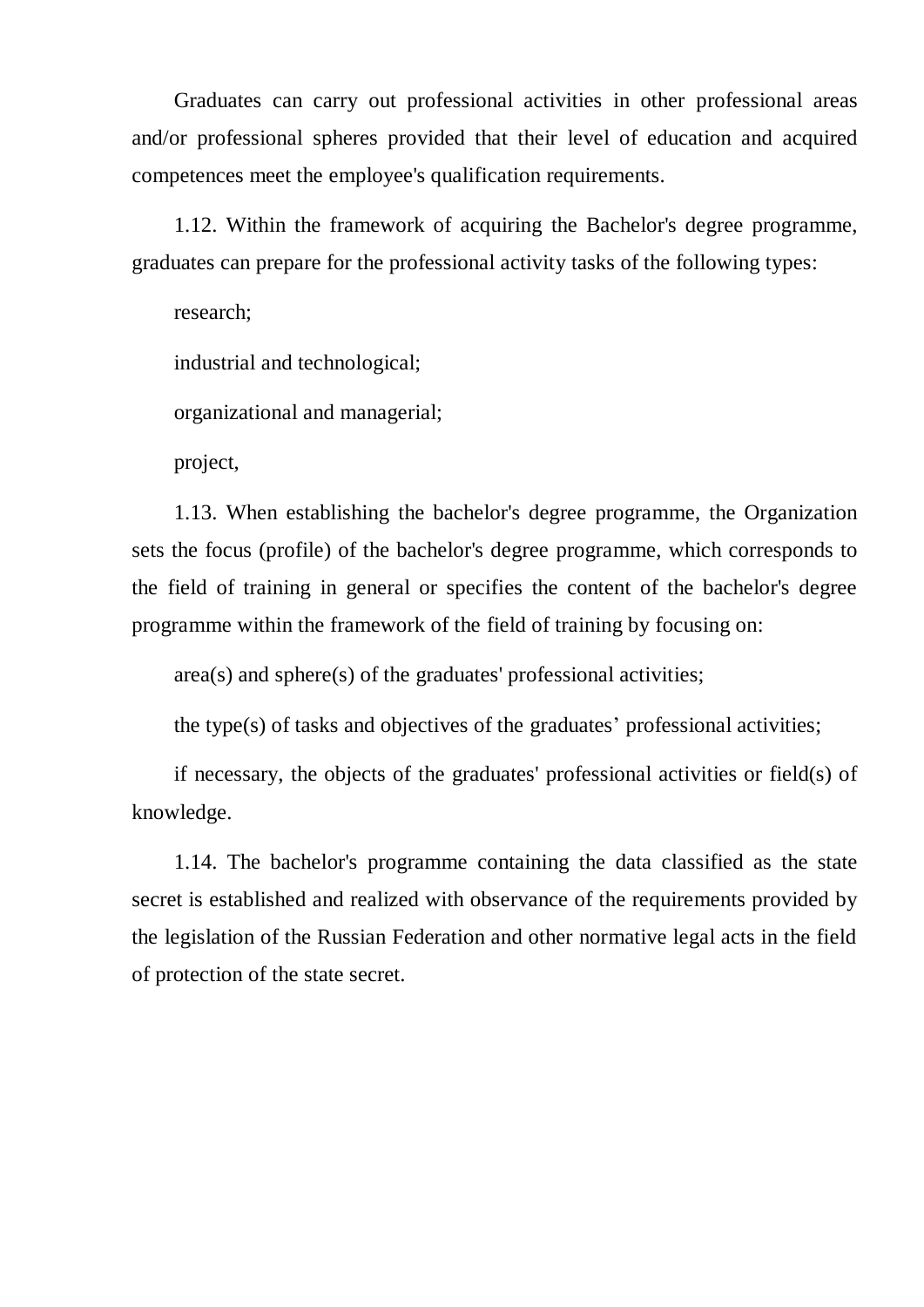#### **II. Requirements to the structure of the bachelor's programme**

2.1. The structure of the bachelor's degree programme includes the following blocks:

Block 1 "Disciplines (modules)";

Block 2 "Practice";

Block 3 "State final examination".

#### **Structure and volume of the bachelor's programme**

Table

| Bachelor's programme structure     |                         | Volume of the bachelor's    |
|------------------------------------|-------------------------|-----------------------------|
|                                    |                         | programme and its blocks in |
|                                    |                         | credit points               |
| Block 1                            | Disciplines (modules)   | not less than 160           |
| Block 2                            | <b>Practice</b>         | not less than 20            |
| Block 3                            | State final examination | not less than 9             |
| Volume of the bachelor's programme |                         | 240                         |

2.2. The bachelor's degree programme should provide implementation of disciplines (modules) on philosophy, history (history of Russia, general history), foreign language, life safety within Block 1 "Disciplines (modules)".

2.3 The Bachelor's degree programme should provide implementation of disciplines (modules) on physical training and sports: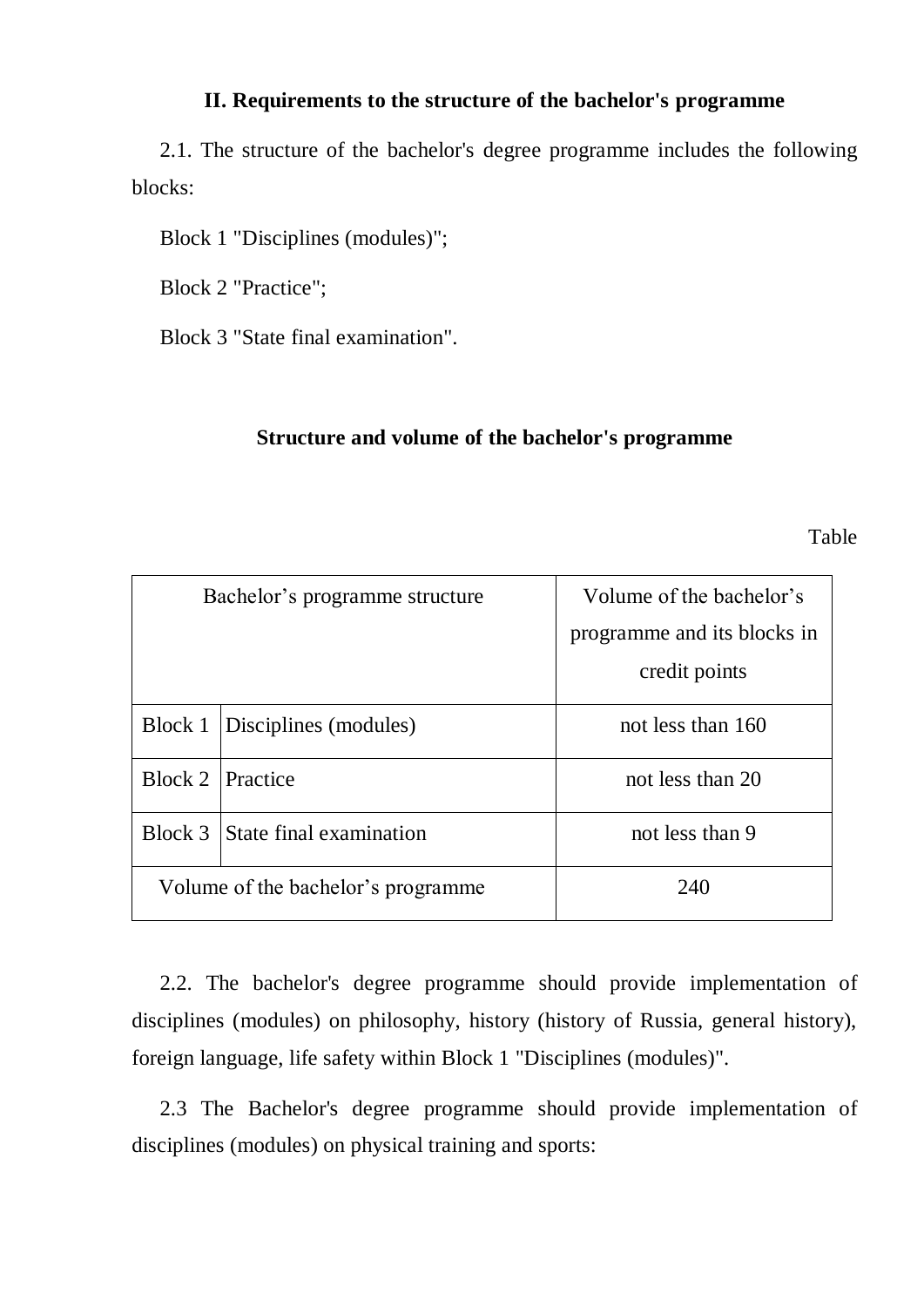in the volume not less than 2 credit points within Block 1 "Disciplines (Modules)";

in the volume of not less than 328 academic hours, which are mandatory for studying, are not transferred to credit points and are not included in the volume of the Bachelor's degree programme, within the volume of elective disciplines (modules) in full-time education.

Disciplines (modules) on physical training and sports are implemented in the way established by the Organization. For the disabled and persons with disabilities, the Organization establishes a special procedure for mastering disciplines (modules) on physical training and sports, taking into account their health condition.

2.4. Block 2 "Practice" includes practical training and industry-focused internship (hereinafter together - practices).

Types of practical training:

introductory practice;

technological (design and technological) practice;

maintenance practice;

research work (obtaining primary skills in research work).

Types of industry-focused internship:

technological (design and technological) practice;

maintenence practice;

research work.

(2.5) In addition to the types of practices specified in paragraph 2.4 of FSES HE, the SMSP may also contain recommended types of practices.

2.6. The organization: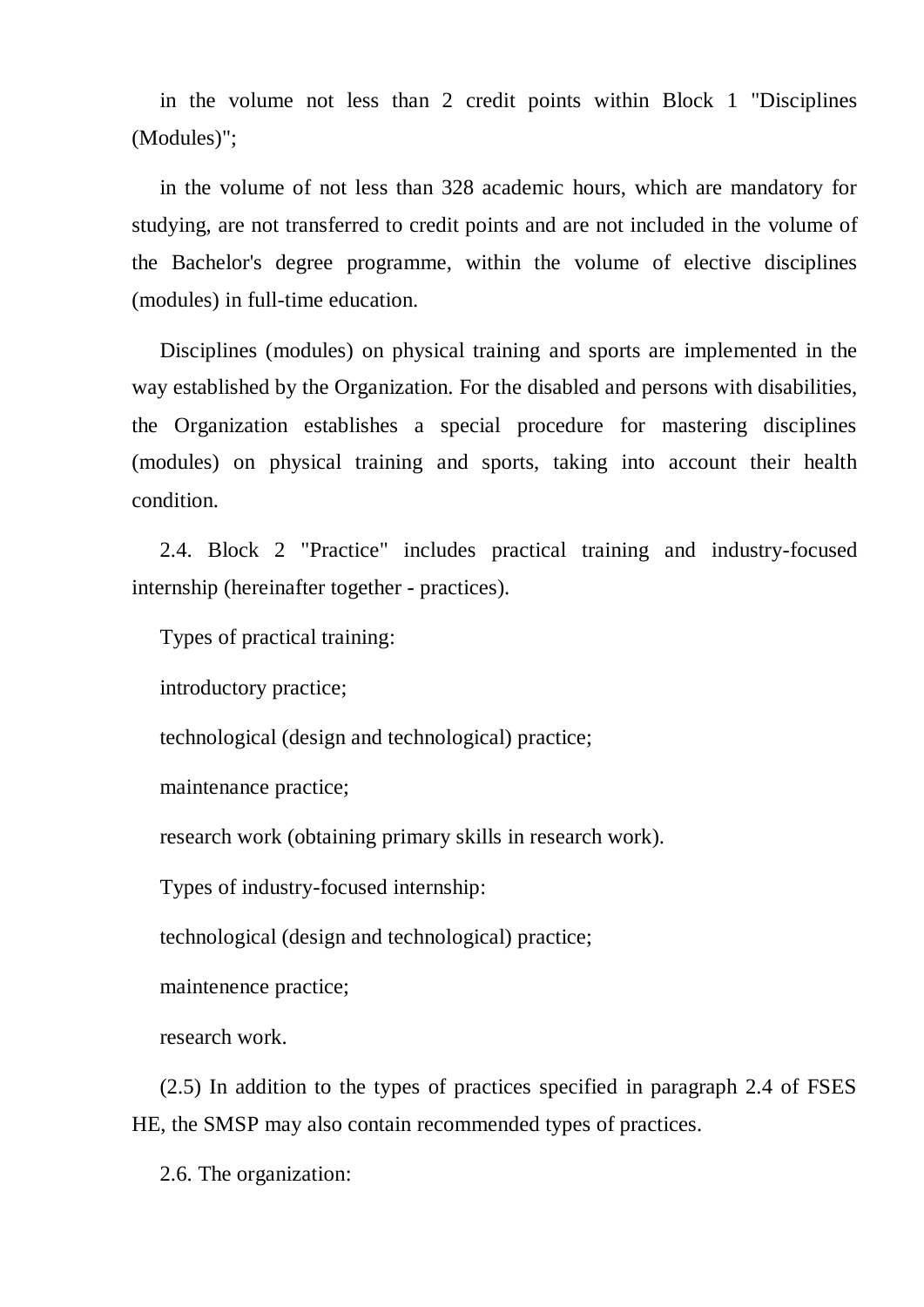selects one or more types of practical training and one or more types of industry-focused internship from the list specified in paragraph 2.4 of FSES HE;

can select one or more the types of practical training and/or industry-focused internship from the recommended SMSP, if any;

can establish an additional type(s) of practical training and/or industry-focused internship;

sets the volume of each type of practices.

2.7 Block 3, State Final Examination, includes:

preparation for and taking the state exam (if the Organization has included the state exam into the state final examination);

preparation and defense of final qualification work.

2.8. In the bachelor's degree programme, students are provided with the opportunity to study elective disciplines (modules) and optional disciplines (modules).

Optional disciplines (modules) are not included in the volume of the bachelor's degree programme.

2.9. Within the bachelor's degree programme there is the obligatory part and the part formed by the education process participants.

The obligatory part of the Bachelor's degree programme includes disciplines (modules) and practices that provide the development of general professional competencies, as well as professional competencies established by the SMSP as mandatory (if any).

The obligatory part of the Bachelor's degree programme includes, inter alia:

disciplines (modules) specified in paragraph 2.2 of FSES HE;

disciplines (modules) on physical training and sport, implemented within Block 1 "Disciplines (modules)".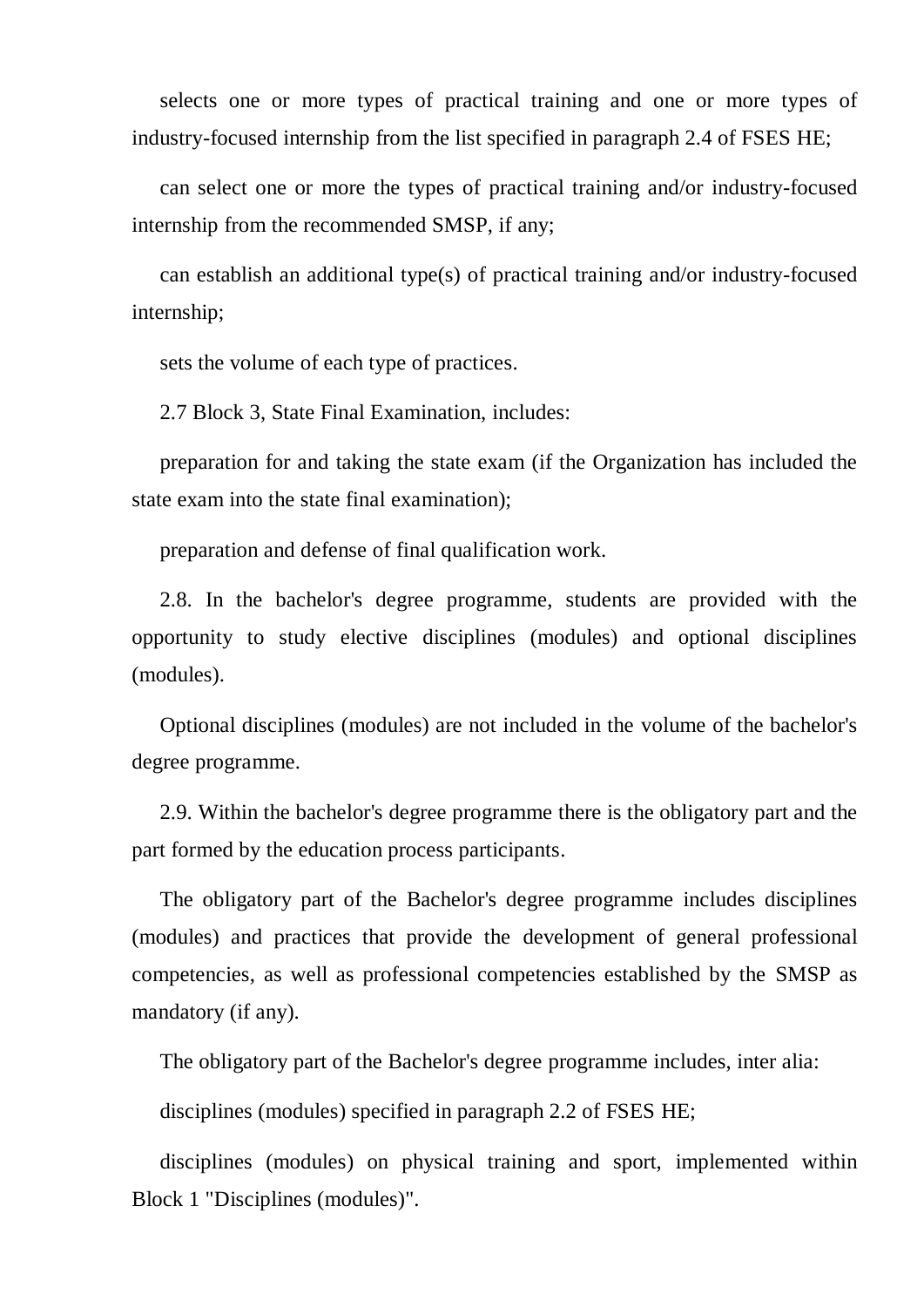Disciplines (modules) and practices ensuring the development of universal competencies can be included in the mandatory part of the bachelor's programme and in the part formed by participants of educational process.

The volume of the obligatory part, without the volume of the state final examination, should be not less than 40% of the total volume of the bachelor's degree programme.

2.10. The organization must provide the disabled and persons with disabilities (upon application) the opportunity to study the bachelor's degree programme, taking into account the peculiarities of their psychophysical development, individual capabilities and, if necessary, providing correction of development disorders and social adaptation of these persons.

2.11. The implementation of a part(parts) of the study programme and the state final examination, that provide students with the confidential data and (or) secret samples of weapons, military equipment and their components for educational purposes, is not allowed when using e-learning and distance technologies.

#### **III. Requirements for learning outcomes of the bachelor's degree program**

3.1 As a result of mastering the bachelor's degree program, the graduates shall have competencies registered in the bachelor's degree program.

3.2. The bachelor's degree programme must contain the following universal competencies (hereinafter- UC):

| Name of the universal         | Code and name of the graduate's universal       |
|-------------------------------|-------------------------------------------------|
| competencies category         | competencies                                    |
| (group)                       |                                                 |
| Systems and critical thinking | UC-1. Search, critically analyze and synthesize |
|                               | information, apply a systems-based approach to  |
|                               | solve the given tasks                           |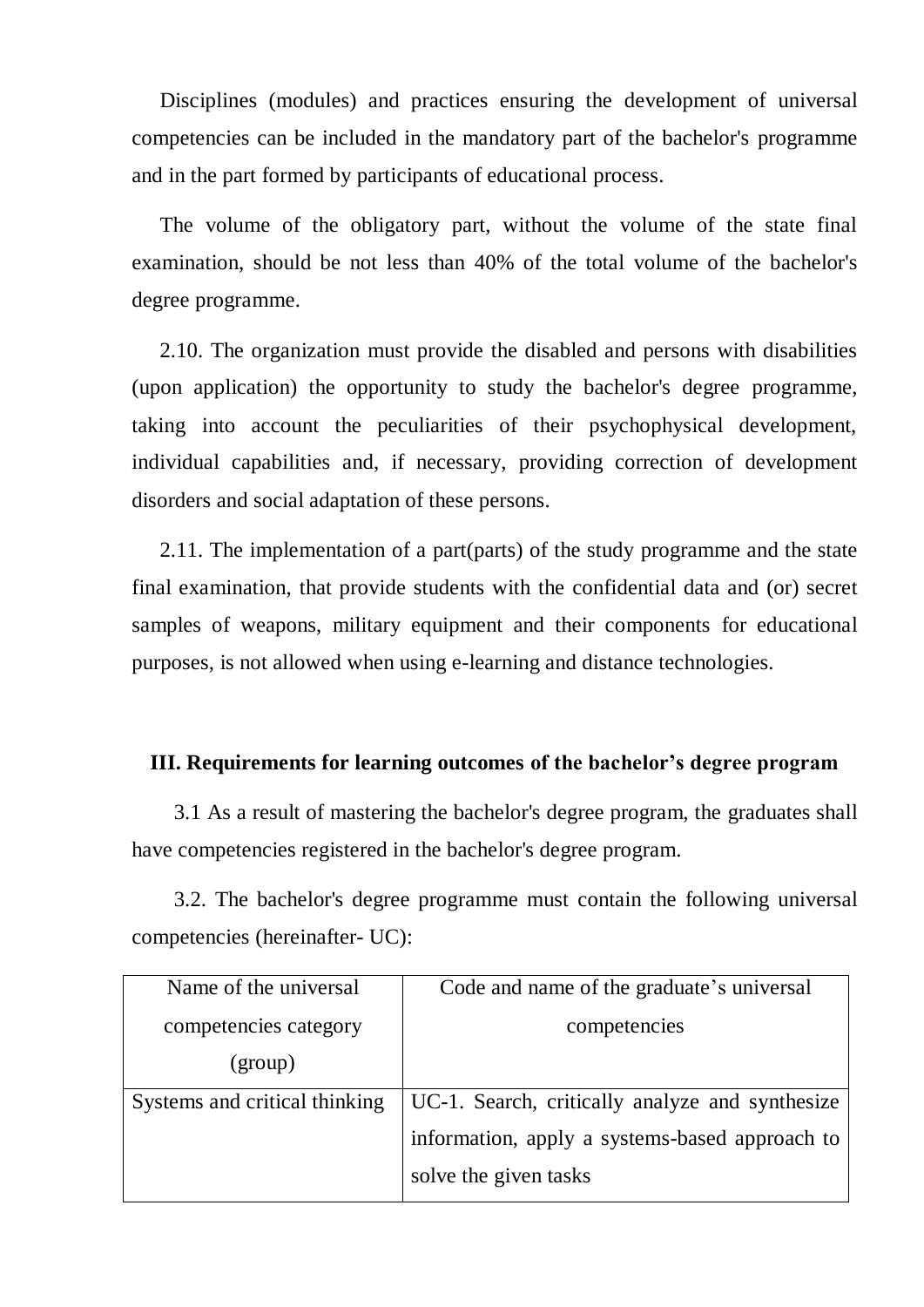| Project<br>development<br>and     | UC-2. Determine the range of tasks within the     |
|-----------------------------------|---------------------------------------------------|
| implementation                    | set goal and choose the optimal ways of their     |
|                                   | solution, based on the existing legal norms,      |
|                                   | available resources and limits                    |
| Teamwork and leadership           | UC-3. Make social interaction and realize his/her |
|                                   | role in the team                                  |
| Communication                     | UC-4. Conduct business communication orally       |
|                                   | and in writing using the state language of the    |
|                                   | Russian Federation and foreign language(s)        |
| Intercultural cooperation         | UC-5. Understand the intercultural diversity of   |
|                                   | society<br>in social-historical, ethical<br>and   |
|                                   | philosophical contexts                            |
| Self-organization<br>self-<br>and | UC-6. Manage time, make and implement a           |
| development<br>(including         | personal development path based<br>the<br>on      |
| health protection)                | principles of lifelong learning                   |
|                                   | UC-7. Keep an adequate level of physical fitness  |
|                                   | to ensure full social and professional activity   |
| Life safety                       | UC-8. Create and keep safe living conditions,     |
|                                   | including in case of emergency situations         |

3.3. The Bachelor's degree programme must contain the following general professional competencies (hereinafter – GPC), so that the graduate is able to:

GPC-1. Apply natural science and general engineering knowledge, methods of mathematical analysis and modeling, theoretical and experimental research in professional activity;

GPC-2. Use modern information technologies and software, including domestically produced, to solve professional tasks;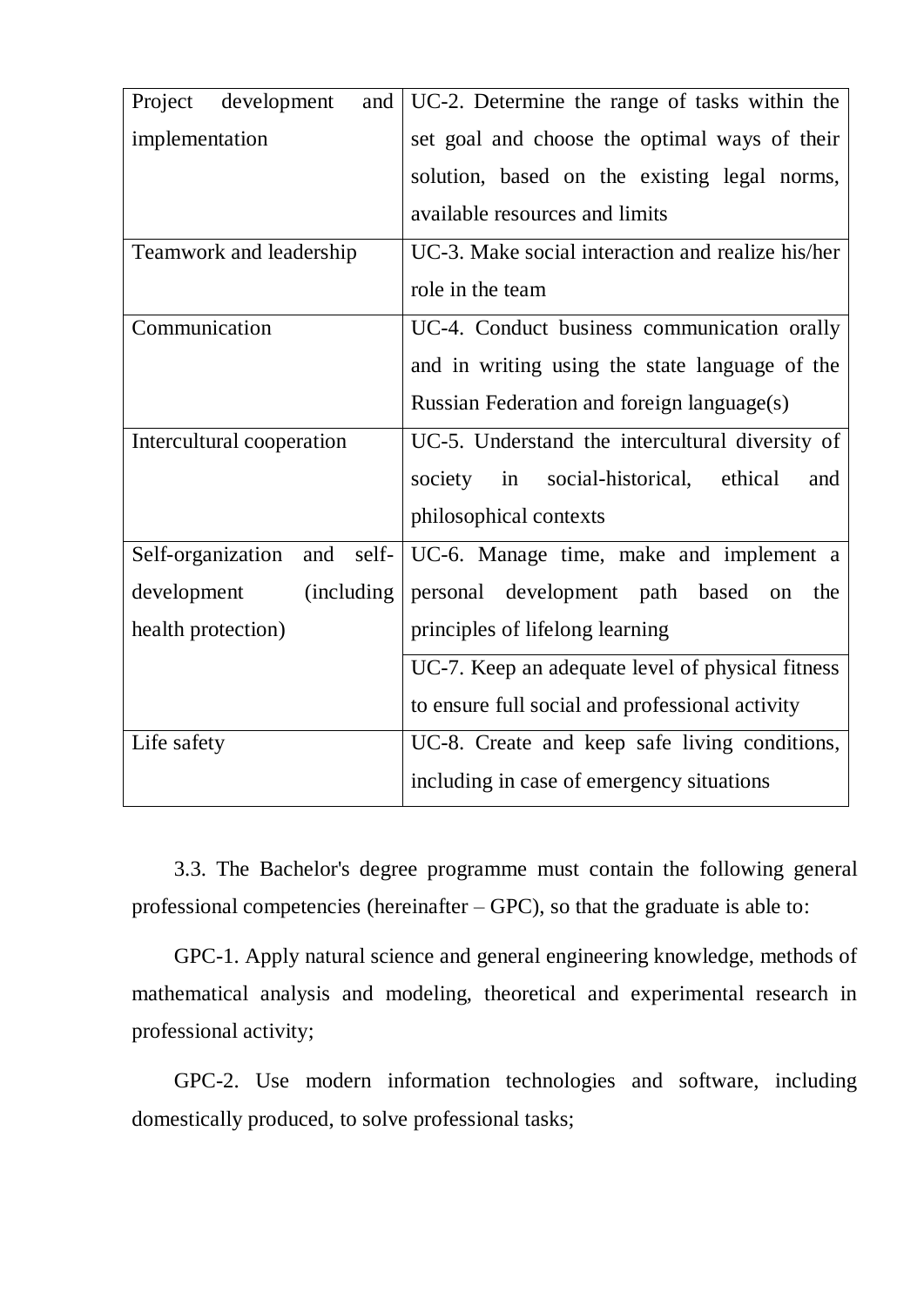GPC-3. Solve standard professional tasks on the basis of information and bibliographic literacy using information and communication technologies and taking into account the basic requirements of information security;

GPC-4. Participate in the development of standards, norms and regulations, as well as technical documentation related to professional activity;

GPC-5. Install software and hardware for information and automated systems;

GPC-6. Develop business plans and technical tasks to equip departments, laboratories, offices with computer and network equipment;

GPC-7. Participate in adjustment and repairing of hardware-software complexes;

GPC-8. Develop algorithms and programs suitable for practical application;

GPC -9. Master methods of using software to solve practical tasks.

3.4. The professional competencies in the bachelor's degree program are established on the basis of professional standards corresponding to the graduates' professional activity (if any), as well as, if necessary, on the basis of the analysis of requirements for professional competencies imposed on graduates by the labor market, analysis of domestic and foreign best practice, consultations with leading employers, employers' associations of the industry, and other sources (hereinafter other requirements imposed on graduates).

Professional competencies may be established by the SMSP as mandatory and/or recommended competencies (hereinafter referred to as mandatory competencies, recommended competencies).

3.5. When determining the professional competencies in the Bachelor's degree program, the Organization:

shall include all the required professional competencies (if any) into the bachelor's degree program;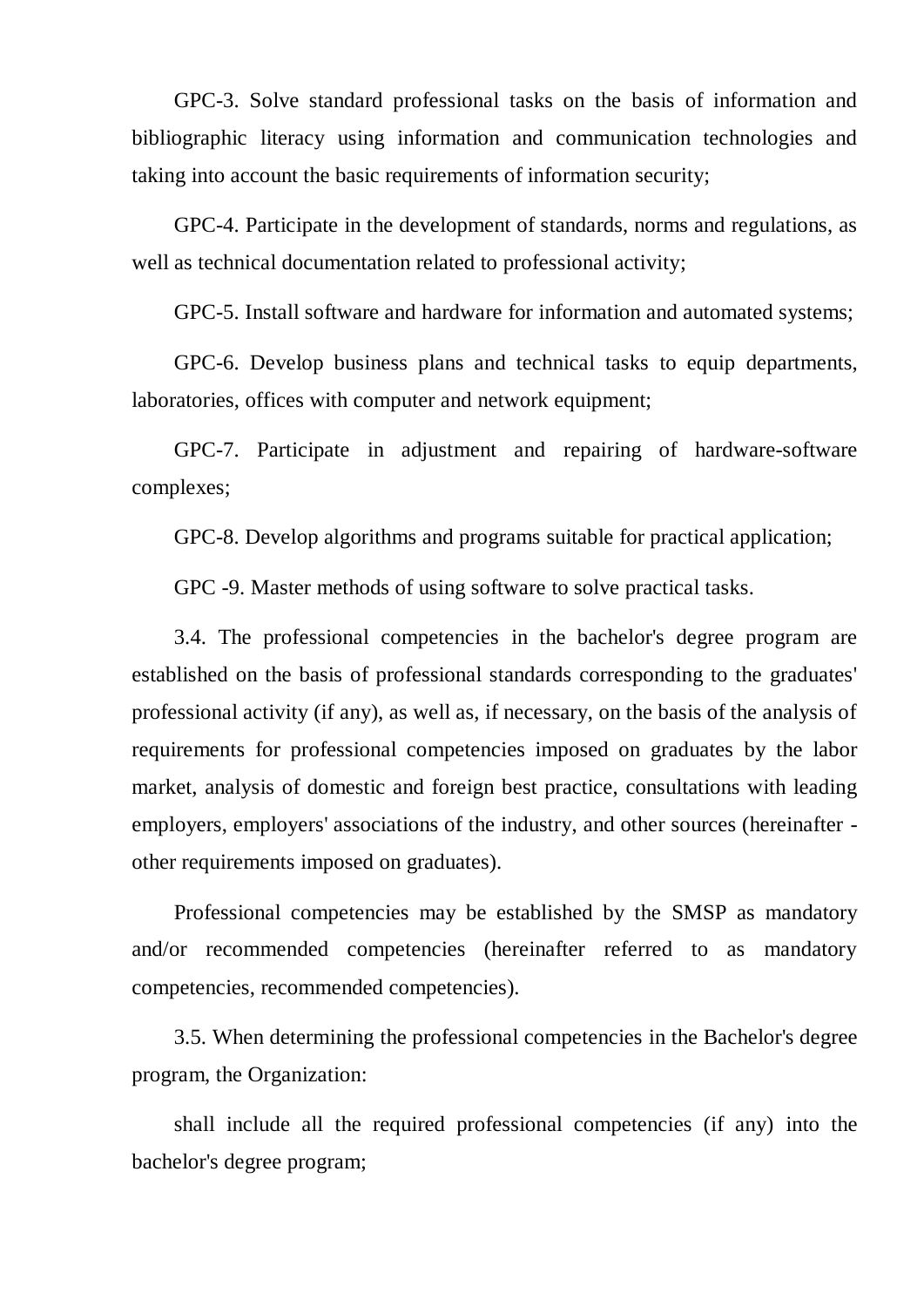may include one or more recommended professional competencies (if any) into the bachelor's degree program;

includes one or more independently determined professional competencies based on the focus (profile) of the bachelor's degree program, based on professional standards corresponding to the graduates' professional activity (if any), and, if necessary, based on an analysis of other requirements for graduates (The Organization has the right not to include independently determined professional competencies, if there are mandatory professional competencies, as well as in case of inclusion of thre recommended professional competences into the bachelor's degree program).

When determining professional competencies on the basis of professional standards, the Organization selects professional standards corresponding to the graduates' professional activity from among those listed in the annex to the FSES HE and/or other professional standards corresponding to the graduates' professional activities from the register of professional standards (list of professional activity types) available on the specialized website of the Ministry of Labor and Social Protection of the Russian Federation and called "Professional Standards" (http://profstandart.rosmintrud.ru) (if any corresponding professional standards)

In each selected professional standard the Organization chooses one or more integrated job functions (hereinafter referred to as IJF) corresponding to the graduates' professional activity based on the professional standard for the IJF qualification level and the requirements of the section " Requirements for Education and Training ". IJF can be allocated in whole or in part.

3.6 The set of competencies established by the Bachelor's degree program shall ensure that the graduate is able to perform professional activities in at least one professional field and area of professional activity established in accordance with paragraph 1.11 FSES HE and solve professional tasks of at least one type established in accordance with paragraph 1.12 FSES HE.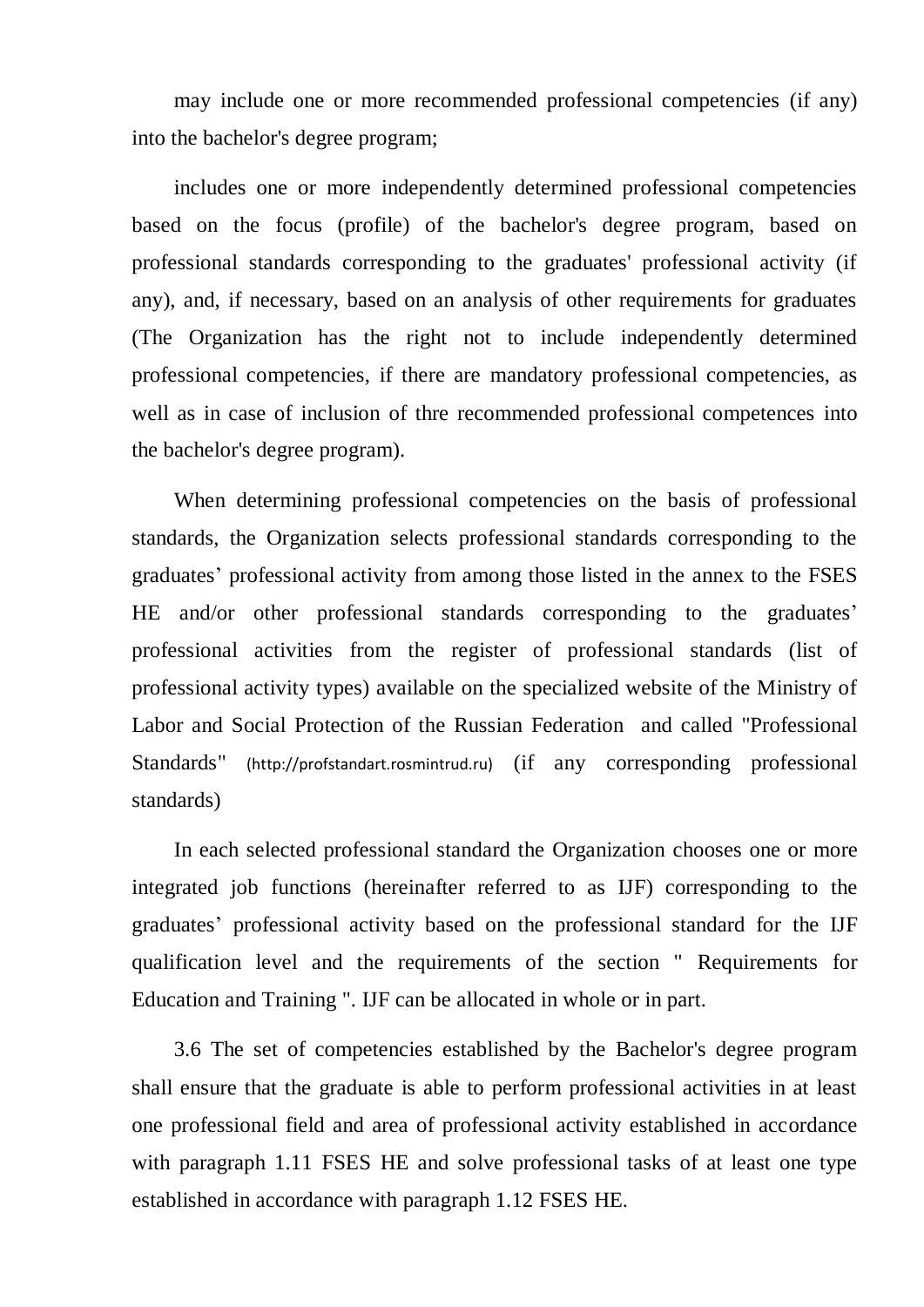3.7. In the bachelor's program the organization establishes indicators of competence achievement:

universal, general professional and, if any, mandatory professional competencies - in accordance with the competence achievement indicators established by the SMSP;

recommended professional competencies and self-established professional competencies (if any) - independently.

3.8. The organization independently plans the learning outcomes in disciplines (modules) and practices, which should correspond to the competence achievement indicators established in the bachelor's program.

The set of planned learning outcomes in disciplines (modules) and practices should ensure that the graduate can acquire all the competencies established in the bachelor's program.

## **IV. Requirements for the conditions of the bachelor's program implementation**

4.1. Requirements for the conditions of the bachelor's program implementation consist of system-wide requirements, requirements for material and technical, educational and methodological support, requirements for human resources and financial conditions of the bachelor's program implementation, as well as requirements for the mechanisms applied to quality evaluation of students' educational activities and training under the bachelor's program.

## **4.2. System-wide requirements for the bachelor's degree program implementation.**

4.2.1. On the right of ownership or other legal basis the organization shall have the material and technical support of educational activities (premises and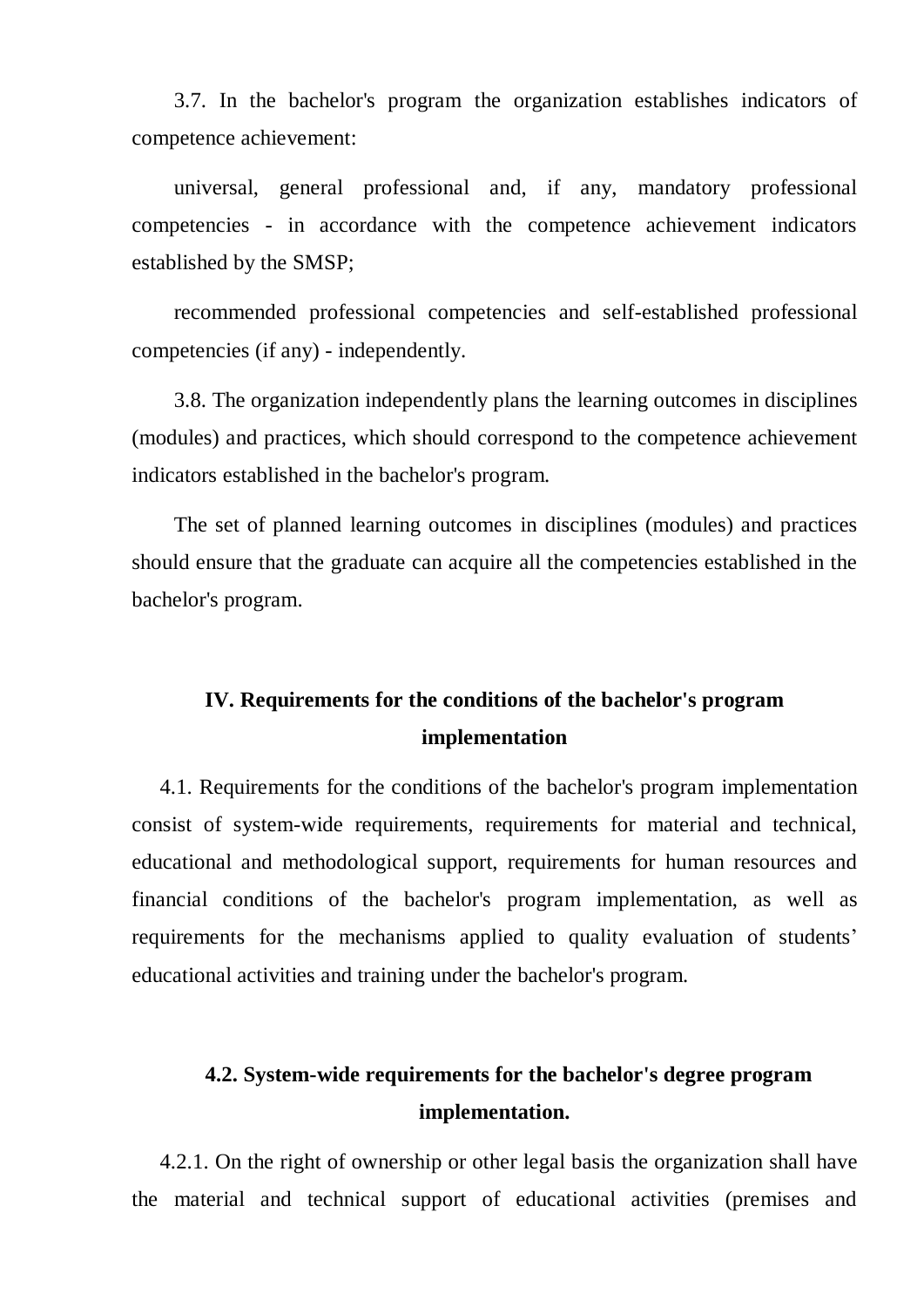equipment) for the bachelor's program implementation regarding Block 1 "Disciplines (modules)" and Block 3 "State final examination" in accordance with the curriculum.

4.2.2 During the whole period of study, each student shall be provided with individual unlimited access to the electronic information and education environment of the Organization from any location where there is an access to the information and telecommunication network "Internet" (hereinafter - "Internet"), both on the territory of the Organization and outside it. The functioning conditions of the electronic information and education environment may be provided with the use of other organizations' resources.

The electronic information and education environment of the Organization shall provide:

access to curricula, working programs of disciplines (modules), practices, electronic educational publications and electronic educational resources specified in working programs of disciplines (modules), practices;

creation of a student's electronic portfolio, including his/her saved works and grades for these works.

When the bachelor's program is implemented with the use of e- learning, distance learning technologies, the Organization's electronic information and educational environment shall provide in addition:

registering the course of the educational process, the interim assessment results and the learning outcomes of the Bachelor's degree program;

conducting training sessions, procedures of learning outcomes assessment when their implementation is provided with the use of e-learning, distance learning technologies;

interaction between the educational process participants, including synchronous and (or) asynchronous interaction via the Internet.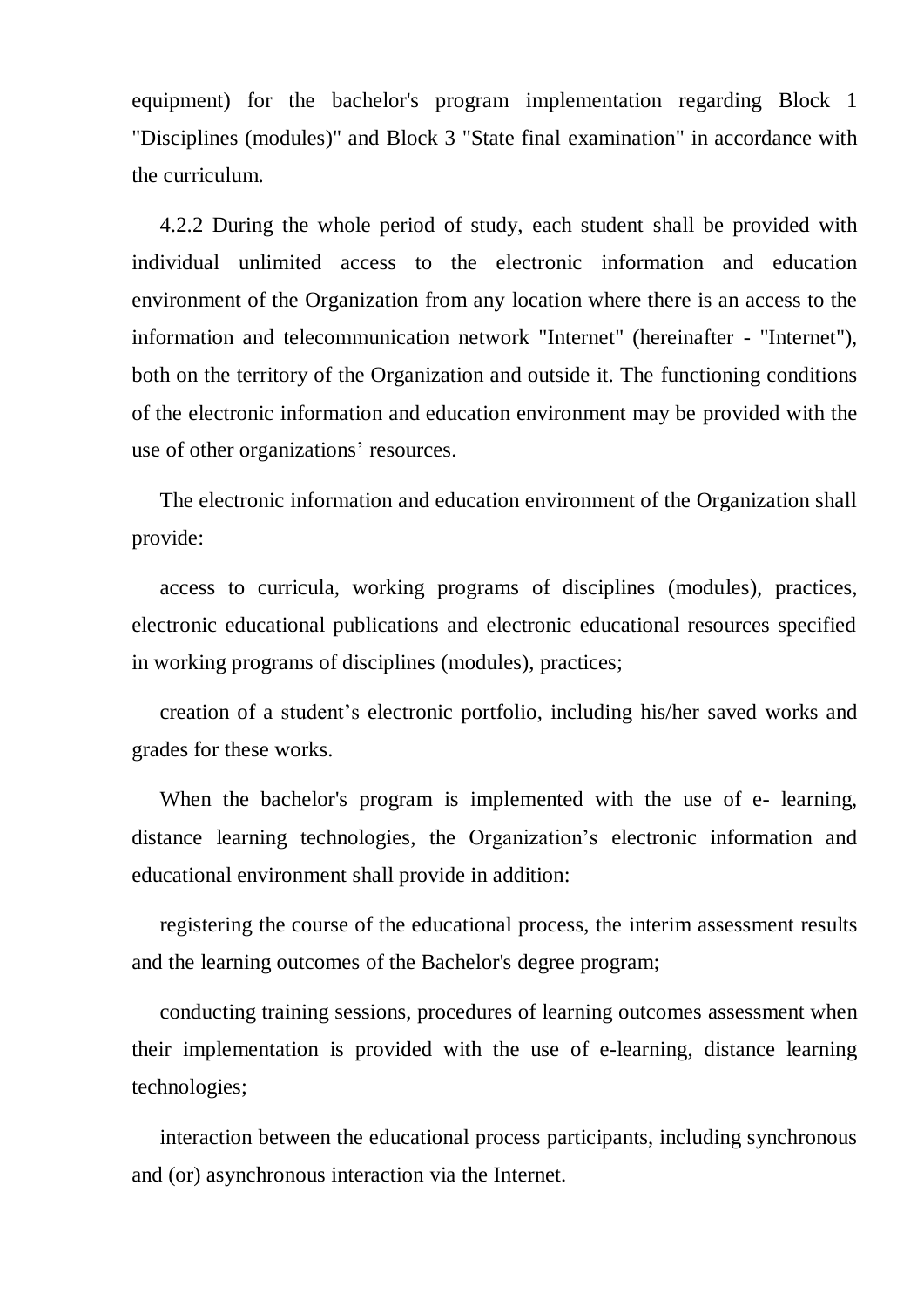The functioning of the electronic information and educational environment is ensured by the appropriate means of information and communication technologies and the qualification of employees who use and support it. The functioning of the electronic information and education environment shall comply with the Russian legislation.

4.2.3. When implementing the bachelor's degree program in a network form, the requirements for the bachelor's program implementation shall be provided with a combination of material-technical and educational-methodological resources provided by the organizations involved in the bachelor's program implementation in a network form.

## **4.3 Requirements for material-technical and educational-methodological support of the bachelor's degree program.**

4.3.1 Premises shall include classrooms for conducting classes and training activities under the bachelor's program, with all the training equipment and technical study aids determined in the working programs of disciplines (modules).

Rooms for students' independent work shall be equipped with computers with the Internet access and provide access to the Organization's electronic information and educational environment.

The equipment may be replaced by their virtual counterparts.

4.3.2. The Organization shall have the necessary set of licensed and freely distributed software, including domestically produced one (the list is defined in the working programs of disciplines (modules) and shall be updated if necessary).

4.3.3. When printed publications are used in the educational process, the library shall be equipped with printed publications with the minimal ratio of 0.25 copies per student. The copies are of the editions specified in the working programs of disciplines (modules), practices. The students are from among those who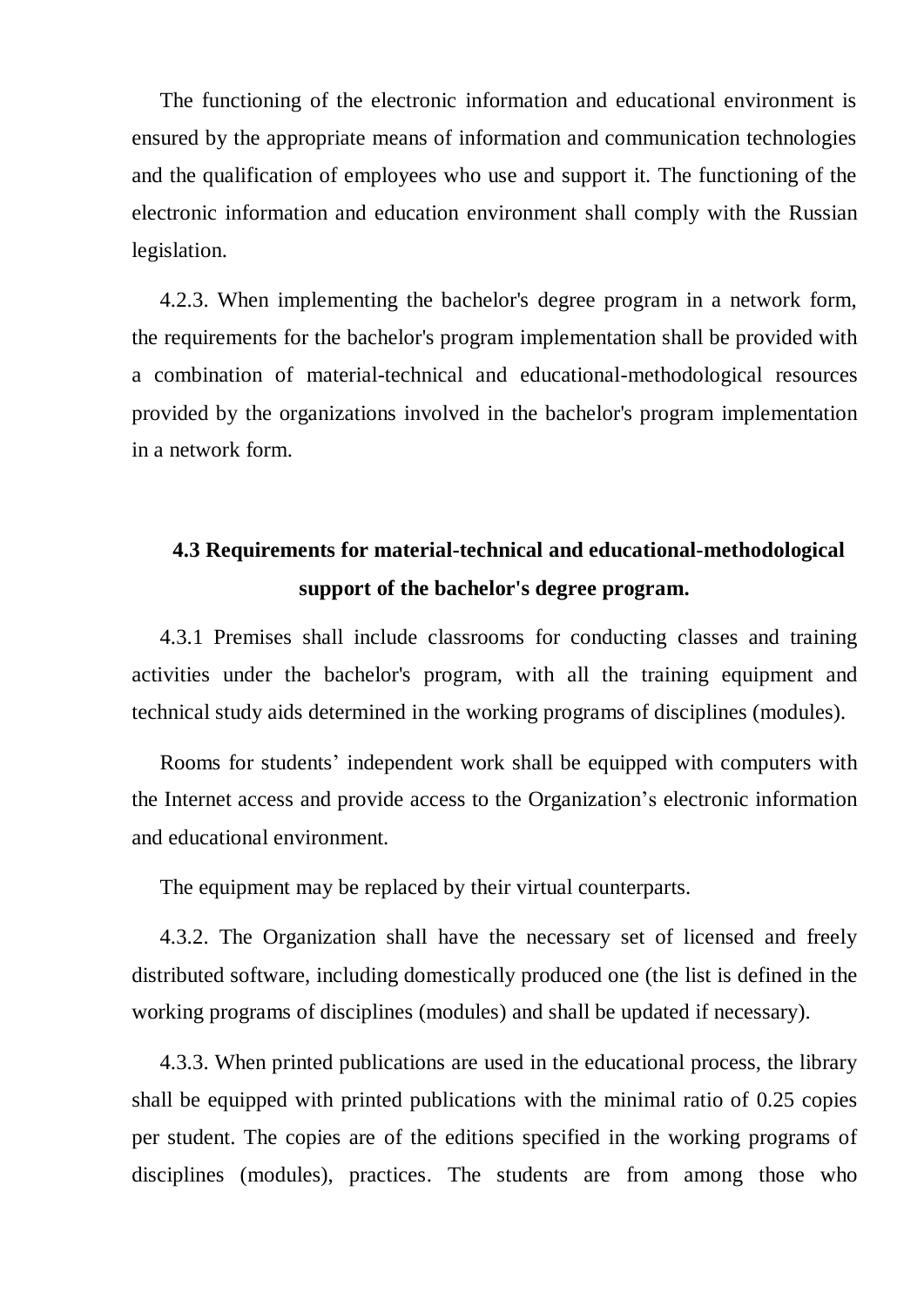simultaneously study the corresponding discipline (module) or taking the corresponding practice.

4.3.4 Students including those who study using e-learning, distance learning technologies, shall be provided with access (remote access), to modern professional databases and information reference systems. Their list is determined in the working programs of disciplines (modules) and shall be updated (if necessary).

4.3.5 The disabled students and students with disabilities shall be provided with printed and/or electronic educational resources in forms adapted to their health limitations.

#### **4.4. Requirements for staff implementing the bachelor's degree program.**

4.4.1 The implementation of the Bachelor's degree program is provided by the academic staff of the Organization, as well as persons engaged by the Organization in the bachelor's program implementation on other terms.

4.4.2 The qualifications of the Organization's academic staff shall meet the qualification requirements specified in qualification manuals and/or professional standards (if any).

4.4.3. At least 60% of the Organization's academic staff involved in the bachelor's program implementation, and persons engaged by the Organization in the bachelor's program implementation on other terms (based on the number of part-time positions brought to the number of full-time positions), shall do research, educational, methodological and (or) practical training corresponding to the profile of the discipline (module) being taught.

4.4.4. At least 5% of the Organization's academic staff involved in the bachelor's program implementation and persons engaged by the Organization in the bachelor's program implementation on other terms based on the number of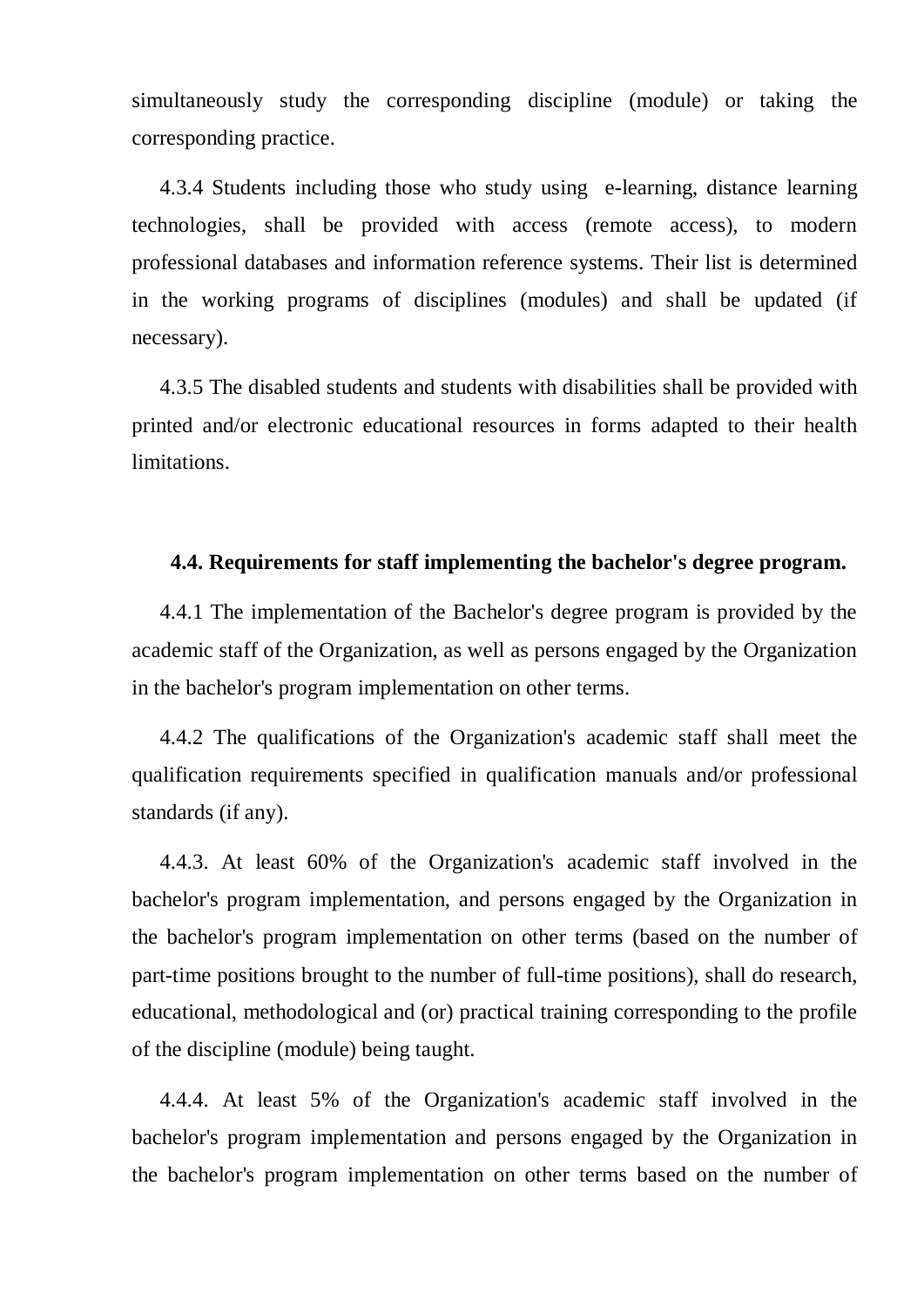part-time positions brought to the number of full-time positions) shall be head managers and (or) employees of other organizations in the professional sphere, corresponding to the occupational field the students' training is aimed for (have at least 3-year experience in the occupational field).

4.4.5. At least 50 % of the Organization's academic staff and persons involved in the Organization's educational activities on other terms (based on the number of part-time positions brought to the number of full-time positions), shall have a degree (including a degree obtained in a foreign state and recognized in the Russian Federation) and/or academic title (including a degree obtained in a foreign state and recognized in the Russian Federation).

## **4.5 Requirements for financial conditions of the bachelor's program implementation.**

4.5.1. Financial support for the bachelor's program implementation shall be carried out in the amount not lower than the basic cost norms for the provision of public services to implement study programs of higher education - bachelor's degree programs and the values of correction coefficients to the basic cost norms determined by the Ministry of Education and Science of the Russian Federation

## **4.6. Requirements for the applied mechanisms of quality evaluation of students' educational activities and training under the bachelor's degree program.**

4.6.1 The quality of students' educational activities and training under the bachelor's study program is determined within the system of internal evaluation, as well as the system of external evaluation that is voluntary for the Organization.

4.6.2 In order to improve the bachelor's degree program, while conducting regular internal evaluation of the quality of students' educational activities and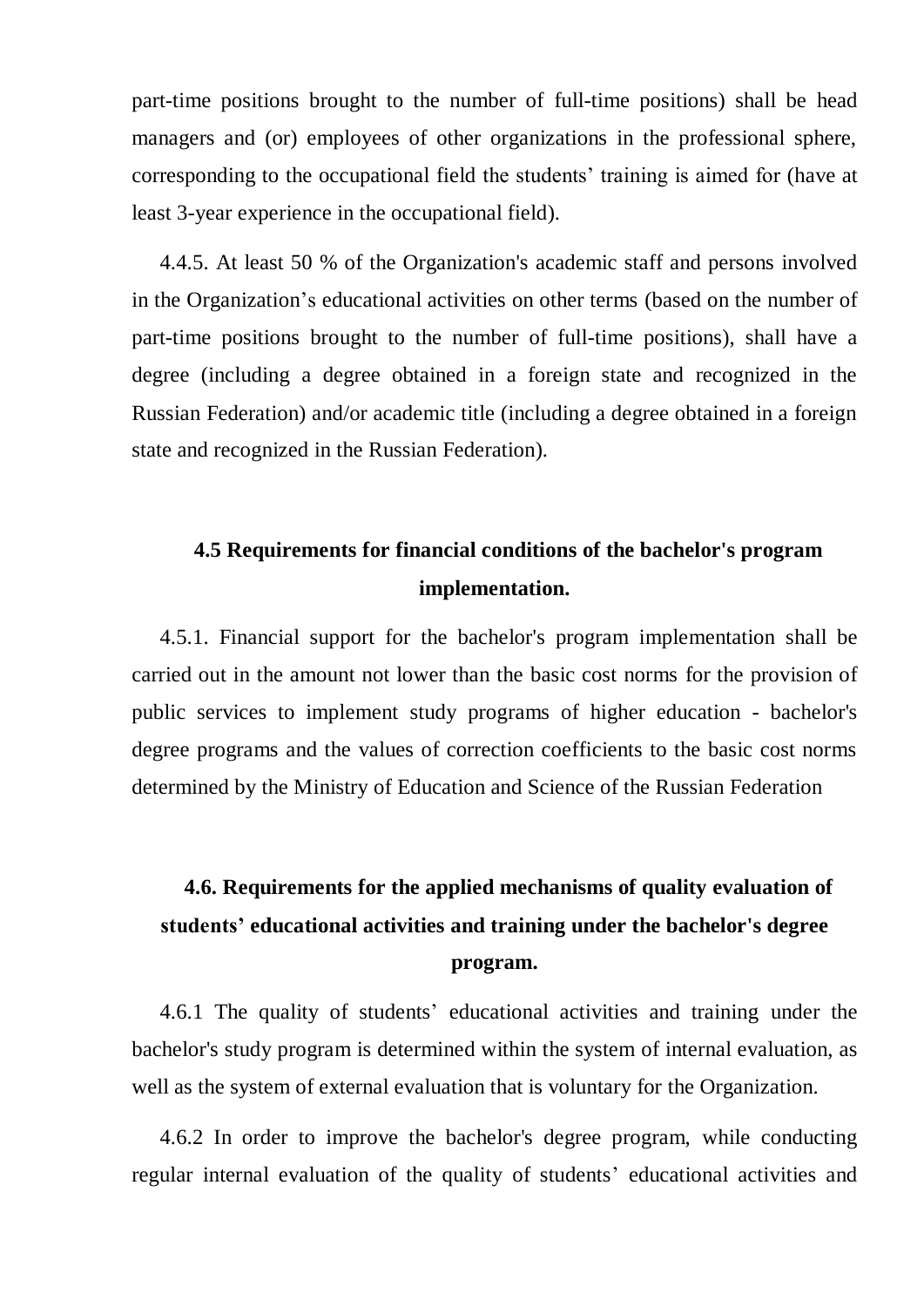training under the bachelor's degree program, the Organization involves employers and (or) their associations, other legal entities and (or) individuals, including the Organization's academic staff.

The internal system of quality evaluation of students' educational activities under the bachelor's degree program shall provide with the opportunity to assess the conditions, content, organization and quality of the educational process as a whole and separate disciplines (modules) and practices.

4.6.3 The external quality assessment of educational activities under the bachelor's program within the state accreditation procedure is carried out to confirm the compliance of the bachelor's program educational activities with the requirements of the Federal State Educational Standards and the Regulations of the Russian Federation taking into account the relevant SMSP.

4.6.4 External quality assessment of educational activities and training of Bachelor's program students may be carried out by professional and public accreditation conducted by employers, their associations, as well as their authorized organizations, including foreign organizations, or authorized national professional and public organizations that are part of international structures, in order to recognize the quality and level of graduates' training to meet the requirements of professional standards (if any) and labour market for the specialists of the corresponding profile.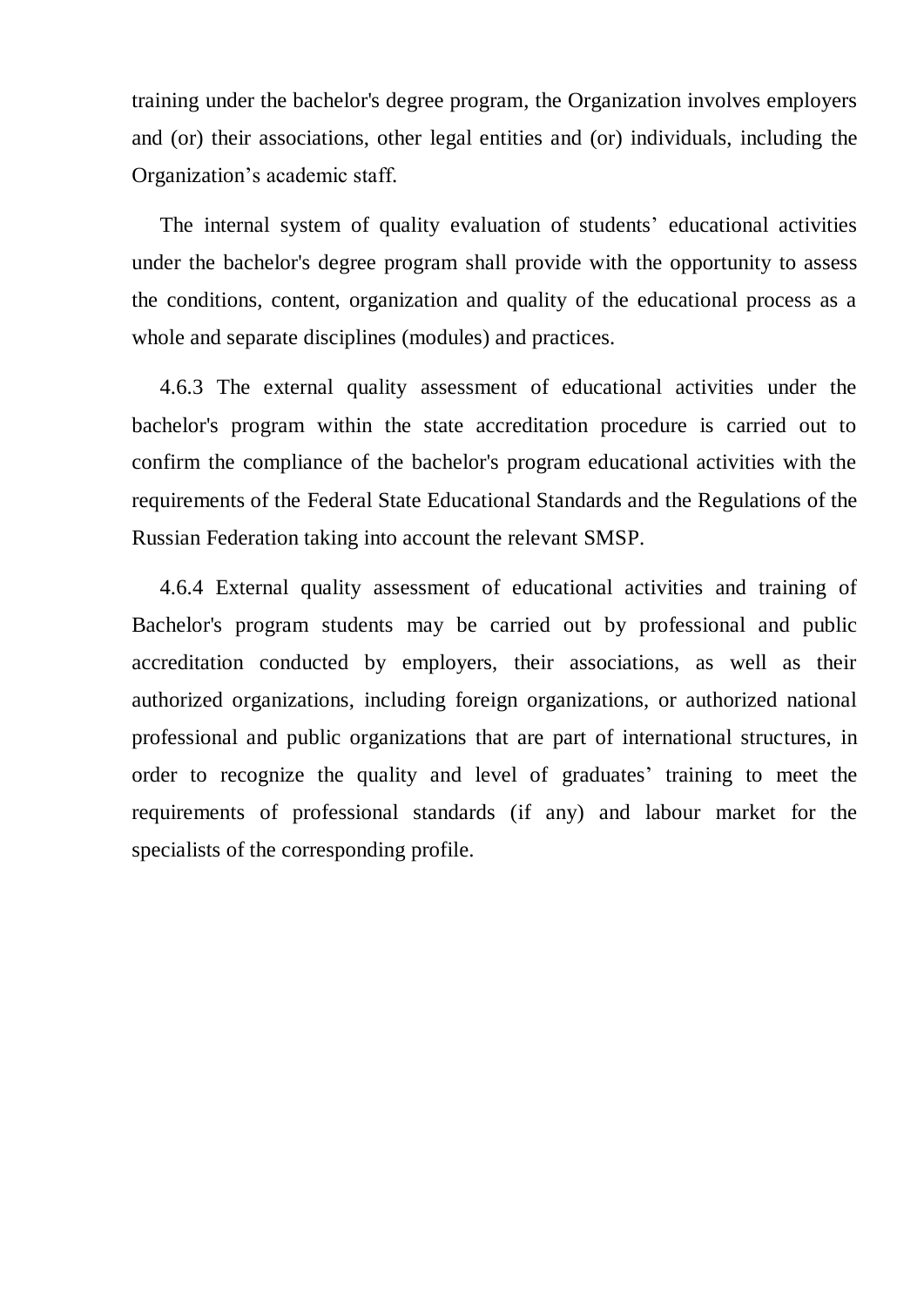Annex

to the Federal State Educational Standard of Higher Education – bachelor's degree in the field of training 09.03.01 Information and Computer Science, approved by the order the Ministry of Education and Science of the Russian Federation of September 19, 2017. № 929

#### **LIST**

### **OF PROFESSIONAL STANDARDS**

## **COMPLIANT TO THE OCCUPATIONAL FIELD OF GRADUATES WHO WAS GRANTED THE BACHELORS DEGREE IN THE FIELD**

### **09.03.01 INFORMATION AND COMPUTER SCIENCE**

| $N_{2}$      | Professional                                                        | Name of the occupational field                              |
|--------------|---------------------------------------------------------------------|-------------------------------------------------------------|
|              | standard code                                                       | Name of the professional standard                           |
|              | 06 Signal-communication, information and communication technologies |                                                             |
| $\mathbf{1}$ | 06.001                                                              | Professional standard "Programmer", approved by order of    |
|              |                                                                     | the Ministry of Labor and Social Protection of the Russian  |
|              |                                                                     | Federation of November 18, 2013 N 679n (registered by       |
|              |                                                                     | the Ministry of Justice of the Russian Federation on        |
|              |                                                                     | December 18, 2013, registration N 30635), as amended by     |
|              |                                                                     | order of the Ministry of Labor and Social Protection of the |
|              |                                                                     | Russian Federation of December 12, 2016. N 727n             |
|              |                                                                     | (registered by the Ministry of Justice of the Russian       |
|              |                                                                     | Federation January 13, 2017, registration N 45230)          |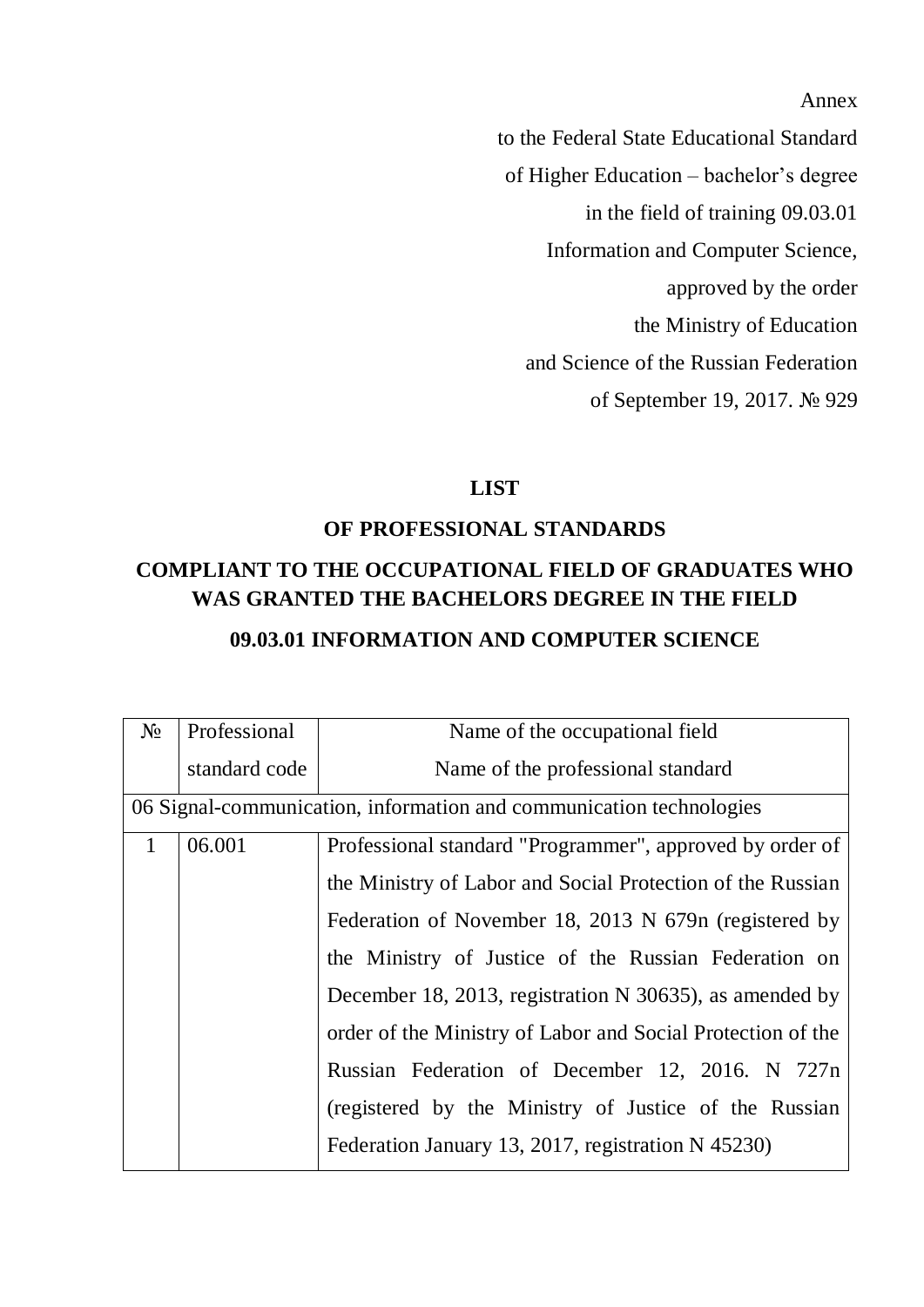| 2. | 06.004 | Professional standard "Test engineer in the field of       |
|----|--------|------------------------------------------------------------|
|    |        | information technology", approved by Order of the          |
|    |        | Ministry of Labor and Social Protection of the Russian     |
|    |        | Federation from April 11, 2014 N 225n (registered by the   |
|    |        | Ministry of Justice of the Russian Federation on June 9,   |
|    |        | 2014, registration N 32623), as amended by Order of the    |
|    |        | Ministry of Labor and Social Protection of the Russian     |
|    |        | Federation from December 12, 2016. N 727n (registered      |
|    |        | with the Ministry of Justice of the Russian Federation on  |
|    |        | January 13, 2017, registration N 45230)                    |
| 3. | 06.011 | Professional standard "Database Administrator", approved   |
|    |        | by Order of the Ministry of Labor and Social Protection of |
|    |        | the Russian Federation of 17 September 2014 N 647n         |
|    |        | (registered by the Ministry of Justice of the Russian      |
|    |        | Federation on 24 November 2014, registration N 34846),     |
|    |        | as amended by Order of the Ministry of Labor and Social    |
|    |        | Protection of the Russian Federation of December 12,       |
|    |        | 2016. N 727n (registered with the Ministry of Justice of   |
|    |        | the Russian Federation on January 13, 2017, registration N |
|    |        | 45230)                                                     |
| 4. | 06.015 | Professional standard "Information Technology System       |
|    |        | Specialist", approved by Order of the Ministry of Labor    |
|    |        | and Social Protection of the Russian Federation from       |
|    |        | November 18, 2014 N 896n (registered by the Ministry of    |
|    |        | Justice of the Russian Federation on December 24, 2014,    |
|    |        | registration N 35361), as amended by Order of the          |
|    |        | Ministry of Labor and Social Protection of the Russian     |
|    |        | Federation of December 12, 2016. N 727n (registered by     |
|    |        | the Ministry of Justice of the Russian Federation on       |
|    |        | January 13, 2017, registration N 45230)                    |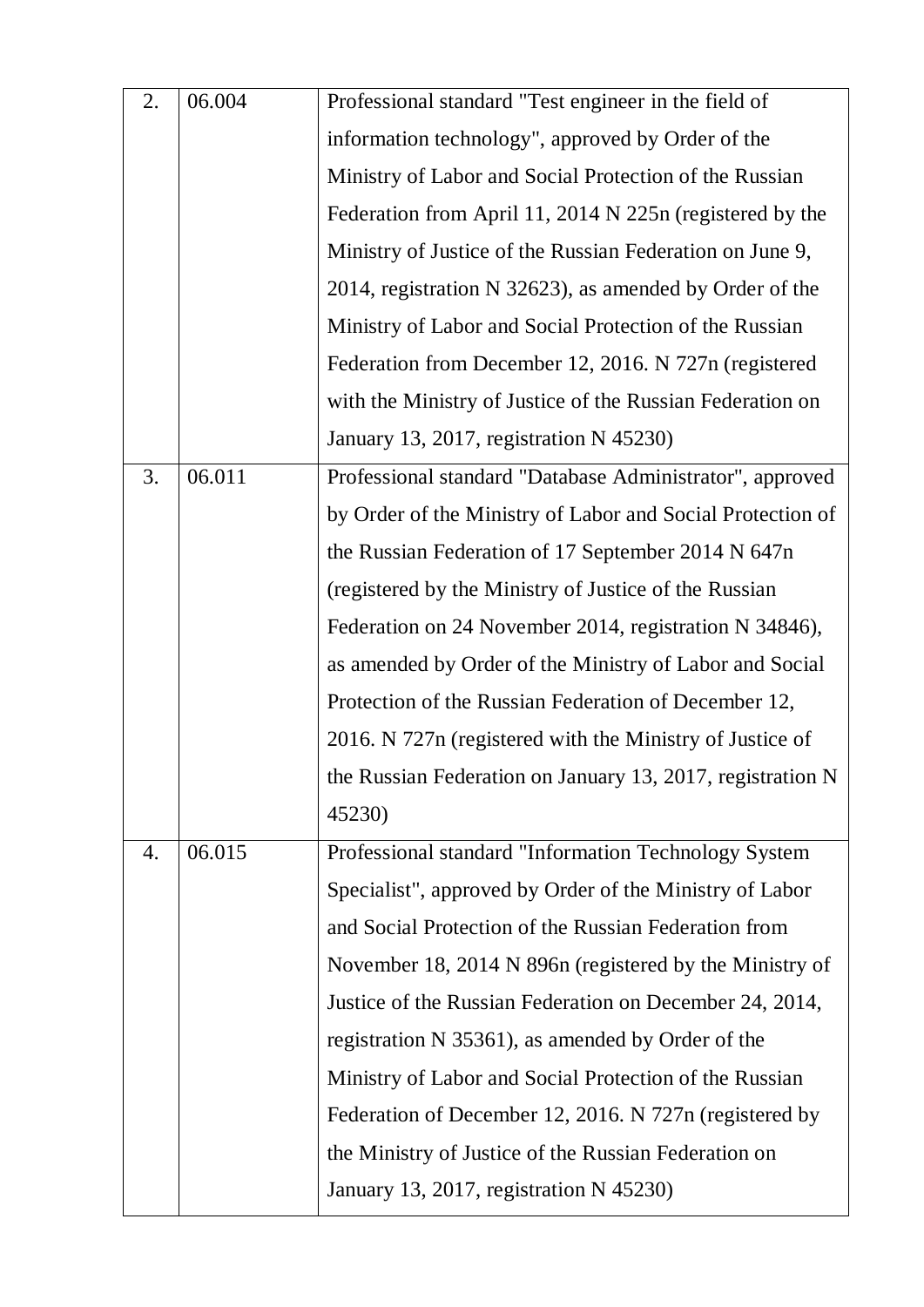| 5. | 06.016 | Professional standard "Project Manager in the field of   |
|----|--------|----------------------------------------------------------|
|    |        | information technology", approved by Order of the        |
|    |        | Ministry of Labor and Social Protection of the Russian   |
|    |        | Federation of November 18, 2014 N 893n (registered by    |
|    |        | the Ministry of Justice of the Russian Federation on     |
|    |        | December 9, 2014, registration N 35117), as amended by   |
|    |        | Order of the Ministry of Labor and Social Protection of  |
|    |        | the Russian Federation of December 12, 2016. N 727n      |
|    |        | (registered with the Ministry of Justice of the Russian  |
|    |        | Federation on January 13, 2017, registration N 45230)    |
| 6. | 06.019 | Professional standard "Technical writer (specialist in   |
|    |        | technical documentation in the field of information      |
|    |        | technology)", approved by Order of the Ministry of Labor |
|    |        | and Social Protection of the Russian Federation of 8     |
|    |        | September 2014 N 612n (registered by the Ministry of     |
|    |        |                                                          |
|    |        | Justice of the Russian Federation on October 3, 2014,    |
|    |        | registration N 34234), as amended by Order of the        |
|    |        | Ministry of Labor and Social Protection of the Russian   |
|    |        | Federation of December 12, 2016. N 727n (registered with |
|    |        | the Ministry of Justice of the Russian Federation on     |
|    |        | January 13, 2017, registration N 45230)                  |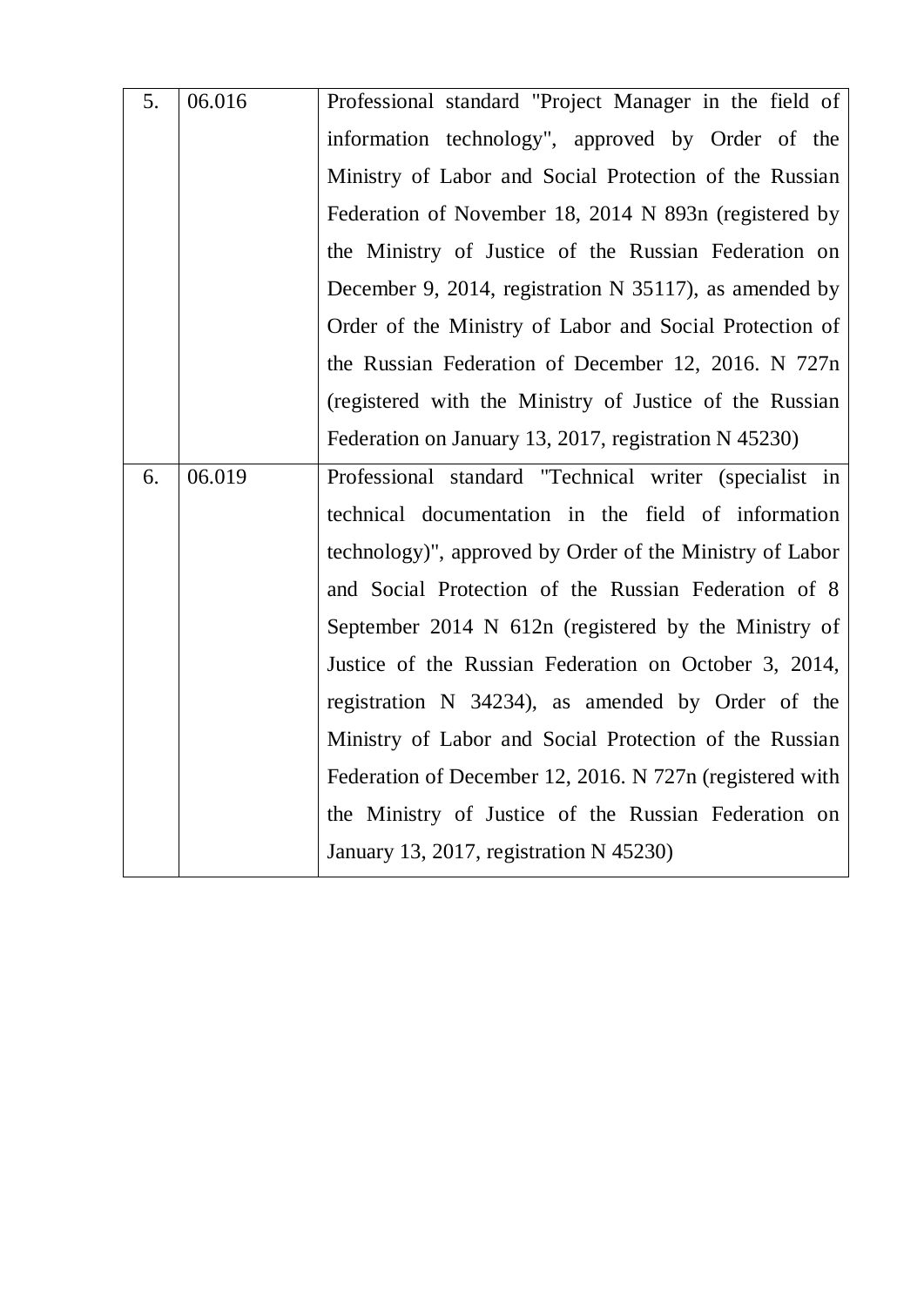| 7.  | 06.022 | Professional standard "Systems Analyst", approved by        |
|-----|--------|-------------------------------------------------------------|
|     |        | order of the Ministry of Labor and Social Protection of the |
|     |        | Russian Federation on October 28, 2014 N 809n               |
|     |        | (registered by the Ministry of Justice of the Russian       |
|     |        | Federation on November 24, 2014, registration N 34882),     |
|     |        | as amended by order of the Ministry of Labor and Social     |
|     |        | Protection of the Russian Federation of December 12,        |
|     |        | 2016. N 727n (registered by the Ministry of Justice of the  |
|     |        | Russian Federation on January 13, 2017, registration N      |
|     |        | 45230)                                                      |
| 8.  | 06.025 | Professional standard "Specialist in design of graphic and  |
|     |        | user interfaces", approved by Order of the Ministry of      |
|     |        | Labor and Social Protection of the Russian Federation on    |
|     |        | October 5, 2015 N 689n (registered by the Ministry of       |
|     |        | Justice of the Russian Federation on October 30, 2015,      |
|     |        | registration N 39558)                                       |
| 9.  | 06.026 | Professional<br>administrator<br>"System<br>of<br>standard  |
|     |        | information and communication systems", approved by         |
|     |        | Order of the Ministry of Labour and Social Protection of    |
|     |        | the Russian Federation on October 5, 2015 N 684n            |
|     |        | (registered by the Ministry of Justice of the Russian       |
|     |        | Federation on October 19, 2015, registration N 39361)       |
| 10. | 06.027 | Professional standard "Specialist in the administration of  |
|     |        | network devices of information and communication            |
|     |        | systems", approved by Order of the Ministry of Labour       |
|     |        | and Social Protection of the Russian Federation on          |
|     |        | October 5, 2015 N 686n (registered by the Ministry of       |
|     |        | Justice of the Russian Federation on October 30, 2015,      |
|     |        | registration N 39568).                                      |